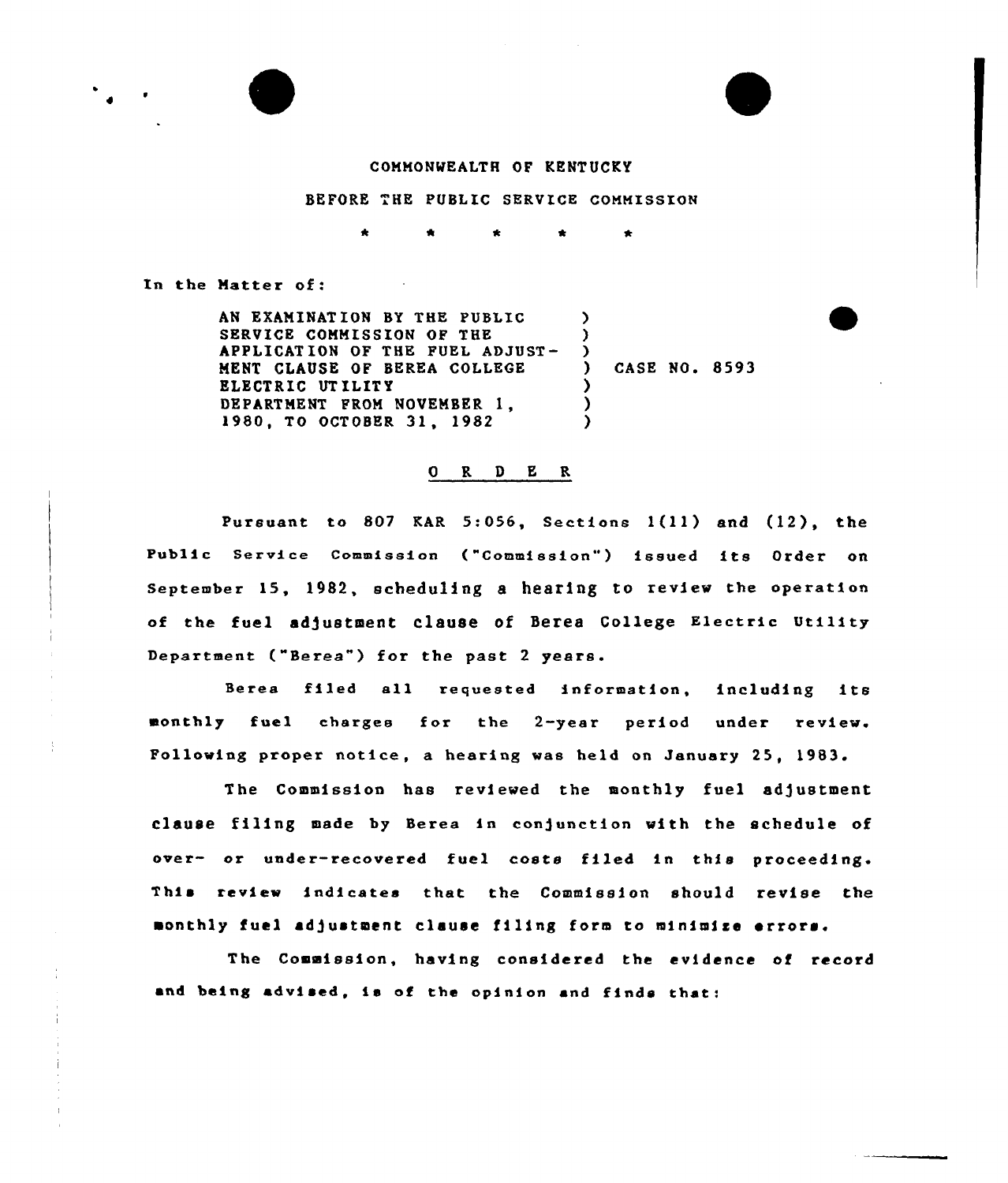1. Scree has complied in all material respects with the 74.7 provisions of 807 KAR 5:056.

2. The monthly fuel adjustment clause filing form currently being filed by Berea should be revised.

IT IS THEREFORE ORDERED that the charges collected by Berea through the fuel adjustment clause for the period November 1, 1980, through October 31, 1982, be and they hereby are approved.

IT IS FURTHER ORDERED that the revised monthly fuel clause form in hppendlx <sup>h</sup> shall be used by Berea for all filings made after the date of this Order pursuant to 807 KhR 5:056 to recover or refund fuel charges or credits billed or refunded by its wholesale supplier.

Done at Frankfort, Kentucky, this 7th day of June, 1983.

PUBLIC SERVICE COMMISSION

--+z.  $\overbrace{\hspace{2.5cm}}$ Chai rman

Vice Chairman

 $C<sub>o</sub>$ mmi

ATT E ST:

Secretary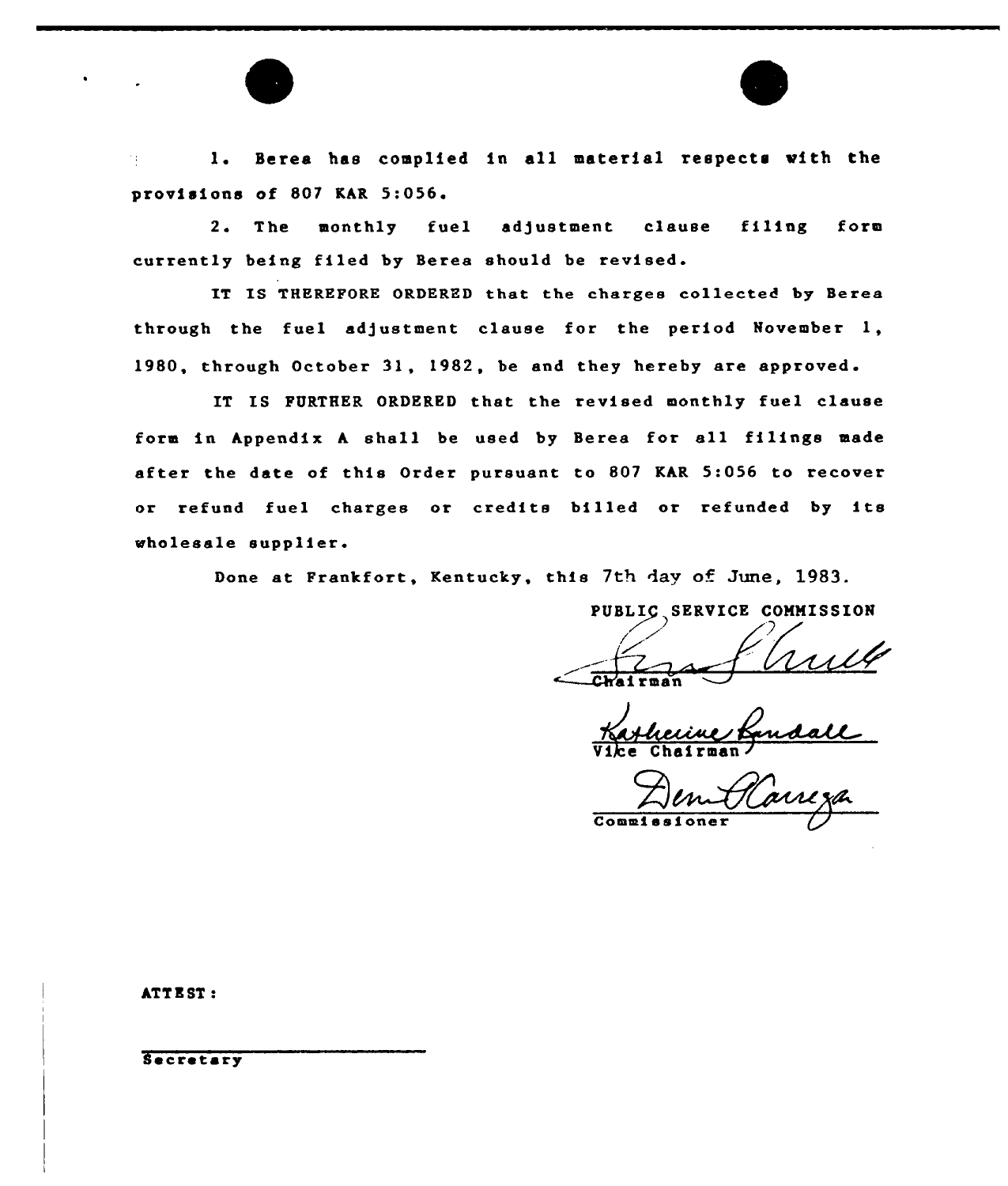| <b>NONTILI</b>  |
|-----------------|
|                 |
|                 |
|                 |
|                 |
|                 |
|                 |
|                 |
| <b>Edi</b>      |
|                 |
|                 |
| <b>EXPLOSED</b> |
|                 |
|                 |
|                 |
|                 |
|                 |
|                 |
|                 |
|                 |
|                 |
|                 |
|                 |
|                 |
|                 |
|                 |
| CLAUSE          |
|                 |
|                 |
|                 |
|                 |
|                 |
|                 |
|                 |
|                 |
| (51)            |
|                 |
|                 |
|                 |
|                 |
|                 |
|                 |
|                 |
|                 |
|                 |
|                 |
|                 |
|                 |
| chor!           |

Appendix A<br>Appendix A

 $\frac{1}{2}$ 

|                                                                                                             | Page 1 of 3                                                                                                 |
|-------------------------------------------------------------------------------------------------------------|-------------------------------------------------------------------------------------------------------------|
| CONPANY:                                                                                                    | POWER SUPPLIER:                                                                                             |
| Disposition of Energy (KWI)<br>$\pmb{\mathsf{s}}$<br>Honth of:                                              | Purchased Power<br>1<br>Month of:                                                                           |
| ÷.<br>Total Purchases                                                                                       | سا<br>دیا<br>ŗ<br>Fuel Adjust<br><b>Billed</b><br>by supplier<br>ment Charge (Credit):                      |
| بدييا<br>pales<br>(Ultimate<br>Consumer)                                                                    | ŗ<br>$(0$ ver)<br>erable - Schedule 2<br>Under Recovery (L12)                                               |
| $\ddot{\mathbf{u}}$<br>Total Sales $(L2 + L3)$<br>Company Use                                               | ŗ<br>ဂ္<br>Unrecov<br>Recoverable Fuel Cont<br>(113 A+B-C)                                                  |
| ِب'<br>•<br>Line Loss & Unaccounted for<br>$(11 \t 1055 \t 14)$                                             | ĩ,<br>14.<br>Supplier's<br>Number of KMR Purchased<br>FAC:                                                  |
|                                                                                                             | ↭<br>per KWH<br>$(113A + 14)$                                                                               |
| (Over) or Under Recovery<br>ł<br>lionth of:                                                                 | Line Loss                                                                                                   |
| $\ddot{\bullet}$<br>Last FAC Rate Billed Consumers                                                          | <b>16.</b><br>1887<br>12 Mon<br>ths Actual (%)<br>$\mathbf{I}$                                              |
| $\mathbf{v}$<br><b>Gross</b><br>on 16<br>KWI Billed at the Rate                                             | 18.<br>$\mathbf{I}$<br>Line<br>Last Month<br><b>SSOT</b><br>m<br>or Month on L17 (%)<br>Used to Compute L16 |
| ٩.<br>$\cdot^{\infty}$<br>Adjustments to Billing (KWH)<br>L6 (L7 $\pm$ L8)<br>Net KWI Billed at the Rate on | Calculation of<br>19.<br>Sales as a<br>$\tilde{E}$<br>$+11$<br>PAC Billed Consumers<br>Percent of Purchases |
| ō.<br>Fuel Charge (Credit) Used<br>Compute L6<br>$\overline{5}$                                             | 20.<br>Recovery Rate \$ per KWI<br>(100% less<br>percentage on L16)                                         |
| $\overline{1}$<br>FAC Revenue (Refund) Resulting<br>from L6 (net of<br>billing adj.)                        | $\ddot{ }$<br>PAC<br>$(113D + 114)$<br>∽<br>ber KWH (L20 + L19)                                             |
| $\overline{5}$<br>Total (Over)<br>Recovery (L10 less L11)<br>or Under                                       | 22.<br><b>PAC</b><br>ħ.<br>per KMI (L21 x 100)                                                              |
| <b>DATE</b><br>$\overline{c}$<br>reflects a Fuel Adjustment Charge (Credit) of<br>$\mathbf{r}$              | per KNH to be applied to bills rendered on and after                                                        |
| $\vec{5}$<br>Issued on:                                                                                     | $\vec{5}$                                                                                                   |
| Issued by:<br>Title:                                                                                        |                                                                                                             |
| Address:<br>Telephone:                                                                                      |                                                                                                             |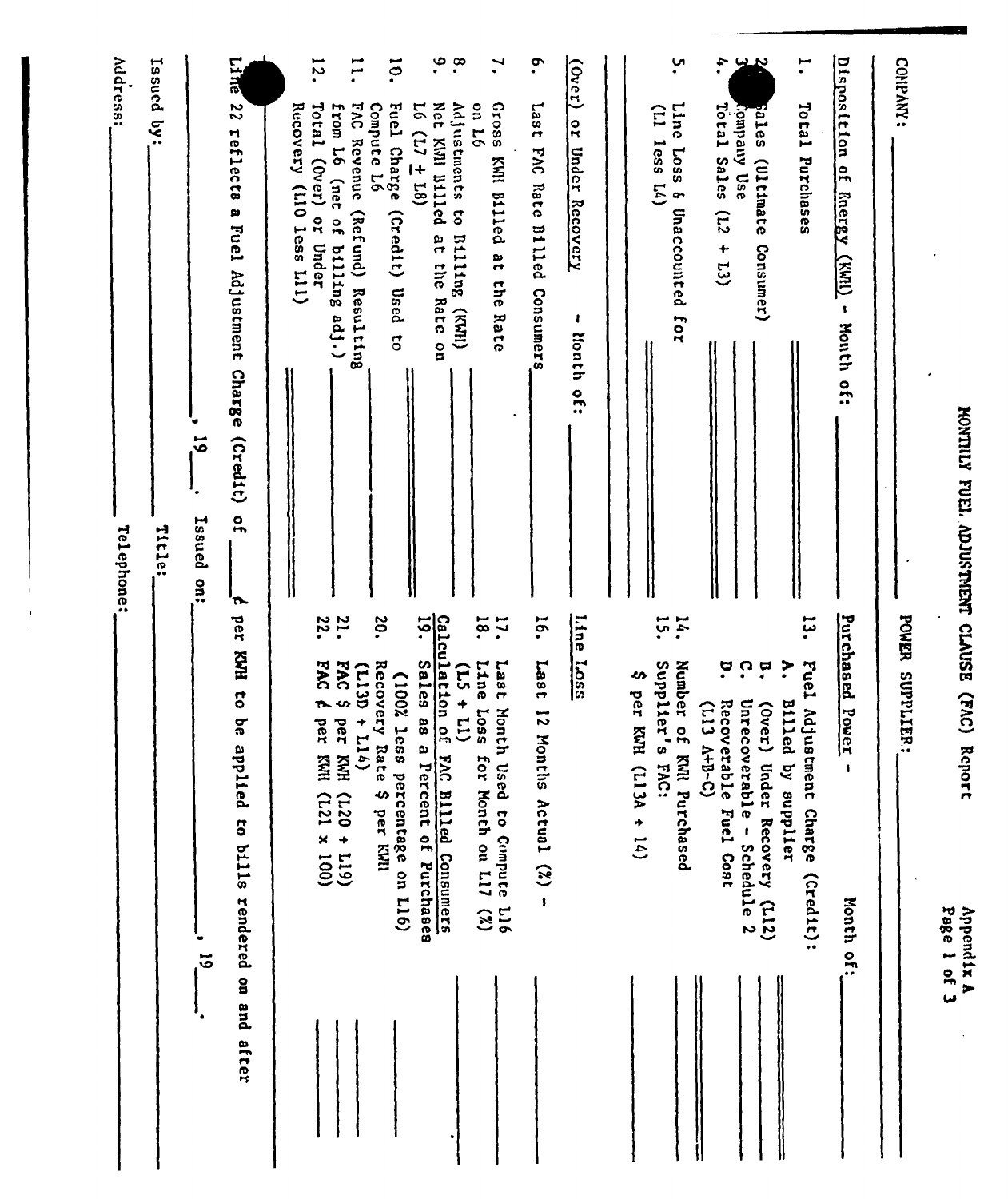

 $\mathbf{S}^{(n)}$  .

 $\mathbf{I}$ 

 $\mathbf{r}$ 

 $\mathcal{O}(\mathfrak{g}^{\mathbb{C}})$  .



APPENDIX A PACE 2 OP 3  $\sim$   $\sim$   $\sim$   $\pm$ 

÷,

 $\overline{1}$  $\frac{1}{4}$ 

## SCHEDULE 1 TWELVE MONTH ACTUAL LINE LOSS FOR FUEL ADJUSTMEÃF CHARGE NE LOSS  $POR$  198

|                                                                                                                                                            |            | (a)<br><b>KWH PURCHASED</b> | (b)          | (c)<br>KWH SOLD OFFICE USE              | (d)<br>KWE LOSSES |
|------------------------------------------------------------------------------------------------------------------------------------------------------------|------------|-----------------------------|--------------|-----------------------------------------|-------------------|
| Previous twelve months total $-$<br>Less: Prior year-current month total -<br>Plus: Current year-current month total -<br>Most Recent Twelve Month Total - |            |                             |              |                                         |                   |
| (d)                                                                                                                                                        | $\tau$ (a) |                             | (FAC) Report | Enter on line 16 of the current month's |                   |

 $\sim 10$